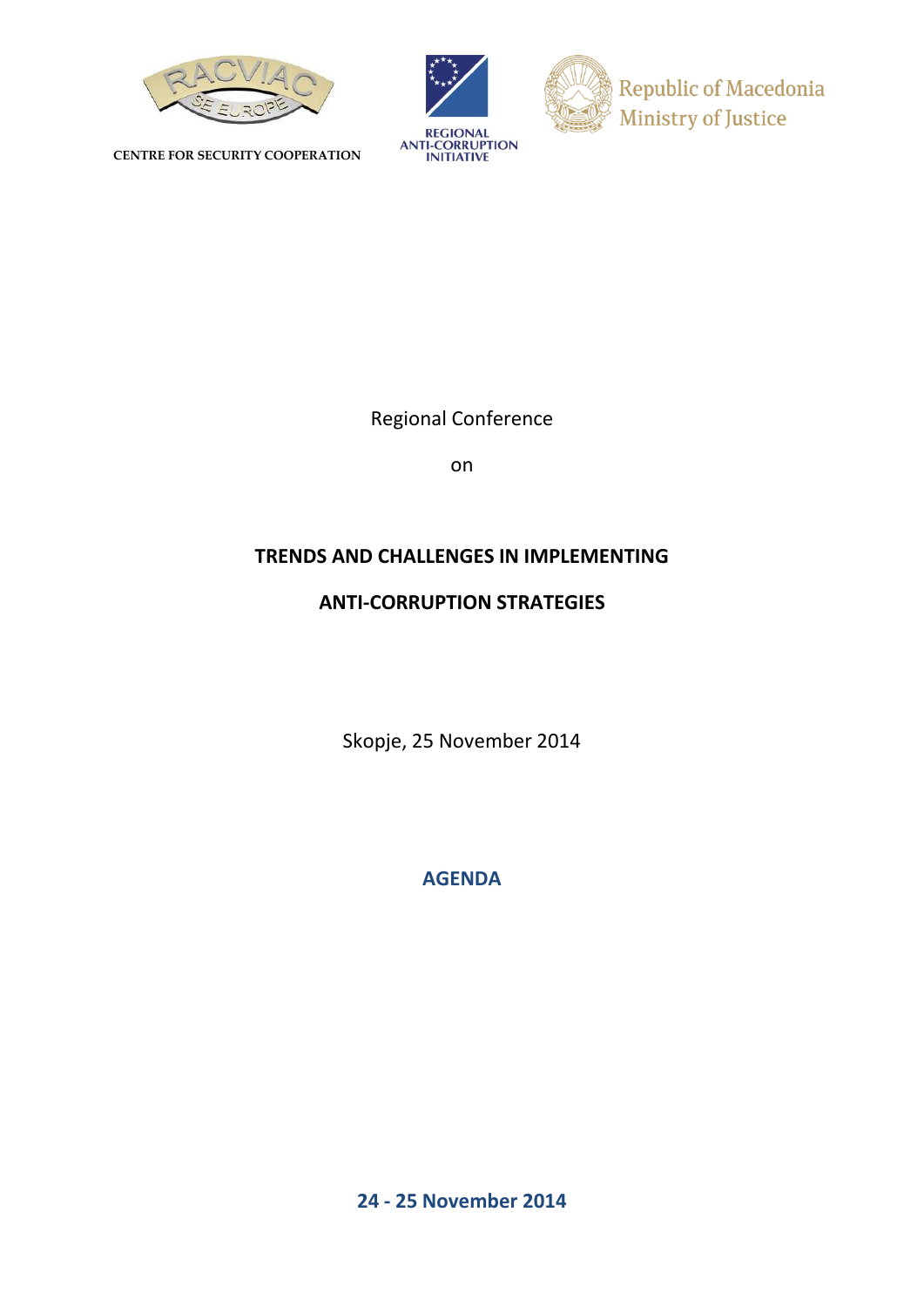# *Monday, November 24*

# 20:00 **Icebreaker / social event** Venue: Restaurant Kamnik

*Transfer from Hotel Arka at 19:30*

## *Tuesday, November 25*

8:30 – 9:00 *Registration of participants*

#### 9:00 – 09:30 **Opening of the Conference**

Chair: Mr. Radu Cotici, Head of Regional Anti-corruption Initiative Secretariat

Opening statements

- **Mr. Adnan Jashari,** Minister of Justice, Republic of Macedonia
- **Mr. Gjorgi Slamkov,** President of the State Commission for Prevention of Corruption, Republic of Macedonia
- **Mr. Davor Dubravica,** Chairman, Regional Anticorruption Initiative
- **Ambassador Branimir Mandic,** Director, RACVIAC Centre for Security Cooperation

## 09:30 – 10:30 **Morning Session: Anti-corruption Strategies Development and Fulfillment**

Moderator: Mr. Davor Dubravica, Chairperson, Regional Anti-corruption Initiative

Presentations

- **Mr. Kiro Cvetkov**, Regional Anti-corruption Initiative
- **Ms. Edlira Nasi**, Unit on Internal Administrative Control and Anti-Corruption, Prime Minister's Office, Albania
- **Mr. Emir Basic**, Agency for the Prevention of Corruption and Coordination of the Fight against Corruption, Bosnia and Herzegovina
- **Mr. Rosen Kukushev,** Ministry of Interior, Bulgaria
- **Questions**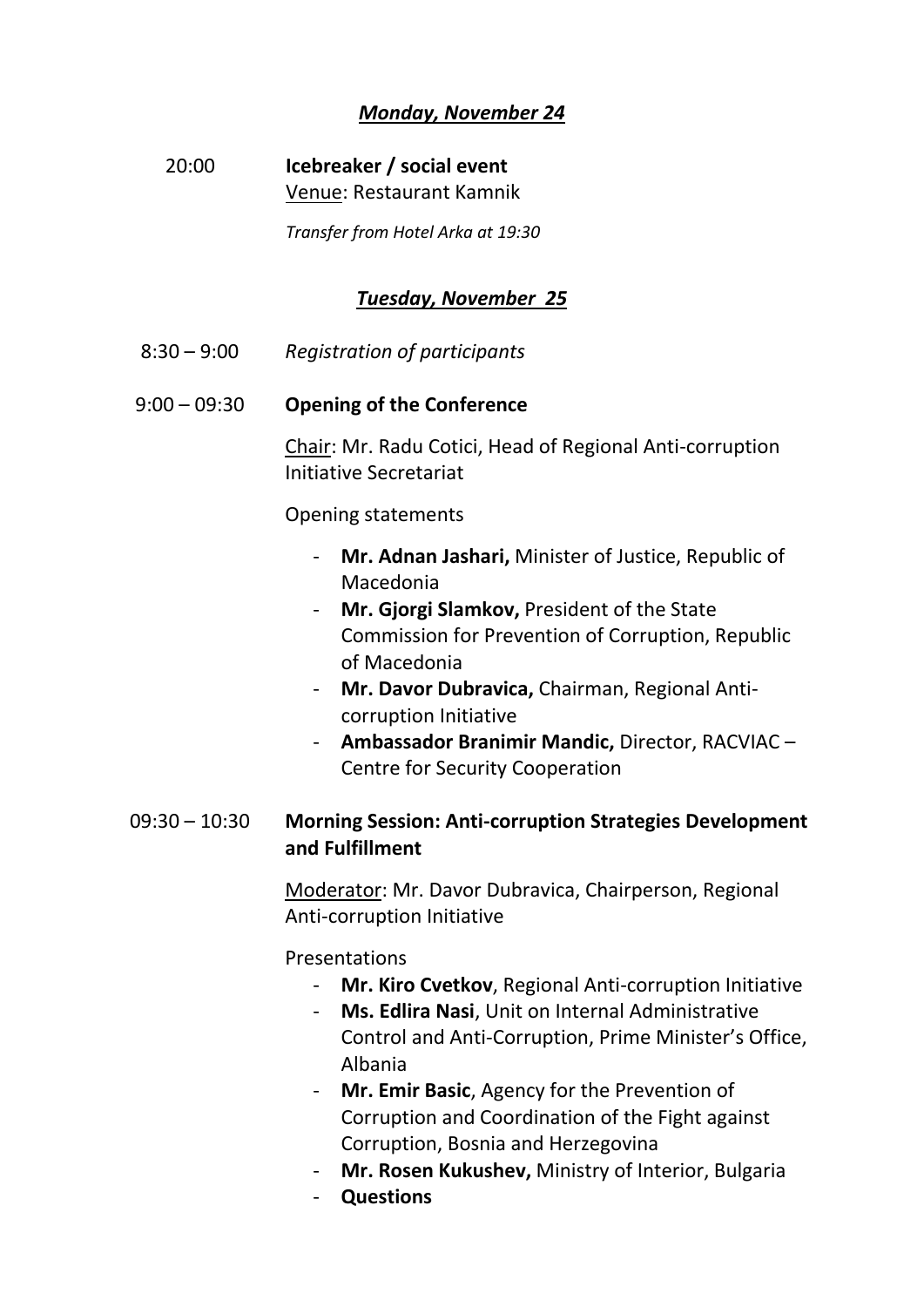10:30 – 11:00 *Coffee break*

11:00 – 12:00 Presentations

- **Mr. Mladen Tomovic**, Directorate for Anticorruption Initiative, Montenegro
- **Ms. Maja Baricevic,** Ministry of Justice, Croatia
- **Ms. Jelena Deretic,** Ministry of Justice, Serbia
- **Ms. Borjan Gjuzelov,** Macedonian Center for International Cooperation NGO
- **Questions**
- 12:00 13:00 *Lunch break*

13:00 – 14:30 **Afternoon Session: Anti-corruption Strategies Monitoring and Evaluation**

> Moderator: Ms. Marija Zuzek, Programme Manager, RACVIAC

## Presentations

- **Prof. Dr. Ömer Faruk Gençkaya**, Turkey
- **Mr. Vladimir Georgiev,** State Commission for Prevention of Corruption, Republic of Macedonia
- **Mr. Valeriu Cupcea,** National Anti-corruption Center, Republic of Moldova
- **Mr. Ruslan Stefanov,** Coordinator, Southeast European Leadership for Development and Integrity;
- **Questions**
- 14:30 15:00 *Coffee break*
- 15:00 16:30 Presentations
	- **Ms. Marijana Obradovic** and **Ms. Ana Jerosimic,**  Anti-corruption Agency, Serbia
	- **Mr. Ronan O'Laoire,** UNODC
	- **Questions**
	- **Draft structure of the Regional Methodology – Mr. Tilman Hoppe,** anti-corruption expert